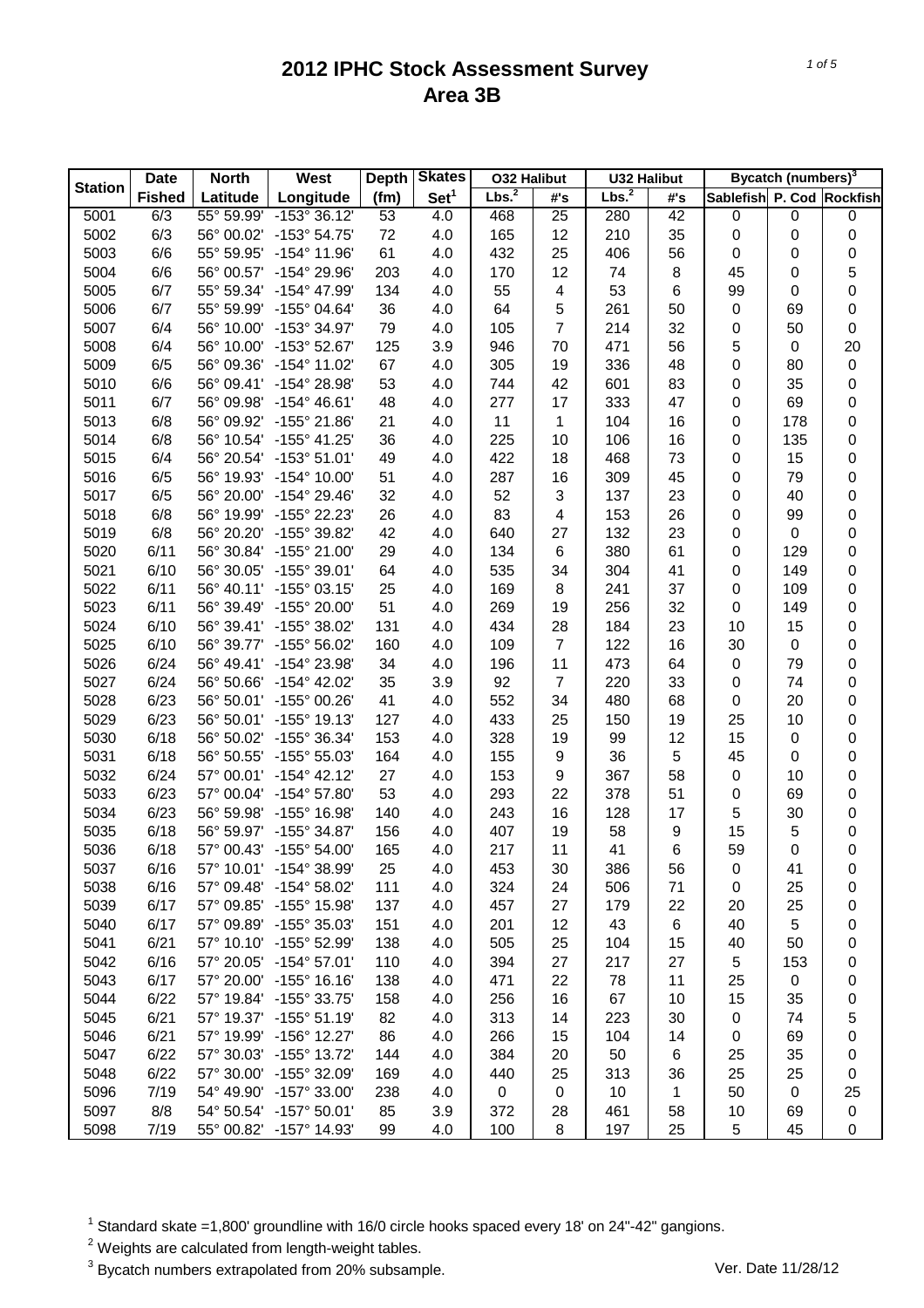| <b>Station</b> | <b>Date</b>   | <b>North</b> | West                  | <b>Depth</b> | <b>Skates</b>    | <b>032 Halibut</b> |                | <b>U32 Halibut</b> |                  |                           | Bycatch (numbers) <sup>3</sup> |             |
|----------------|---------------|--------------|-----------------------|--------------|------------------|--------------------|----------------|--------------------|------------------|---------------------------|--------------------------------|-------------|
|                | <b>Fished</b> | Latitude     | Longitude             | (fm)         | Set <sup>1</sup> | Lbs. <sup>2</sup>  | #'s            | Lbs. <sup>2</sup>  | #'s              | Sablefish P. Cod Rockfish |                                |             |
| 5099           | 7/19          | 54° 59.97'   | $-157° 32.72'$        | 55           | 4.0              | 1,089              | 68             | 494                | 63               | $\pmb{0}$                 | 54                             | 0           |
| 5100           | 8/8           | 54° 59.98'   | -157° 49.85'          | 46           | 4.0              | 691                | 38             | 203                | 25               | $\pmb{0}$                 | 78                             | 5           |
| 5101           | 8/8           | 55° 00.03'   | -158° 06.09'          | 71           | 4.0              | 109                | 8              | 147                | 25               | $\pmb{0}$                 | 54                             | 0           |
| 5102           | 7/6           | 55° 10.00'   | -156° 22.00'          | 290          | 3.9              | 0                  | 0              | 0                  | $\boldsymbol{0}$ | 29                        | 0                              | 0           |
| 5103           | 7/2           | 55° 10.01'   | -156° 40.49'          | 284          | 4.0              | 0                  | 0              | 0                  | 0                | 54                        | 0                              | 0           |
| 5104           | 7/2           | 55° 10.52'   | -156° 57.00'          | 81           | 4.0              | 195                | 14             | 577                | 72               | $\pmb{0}$                 | 45                             | 0           |
| 5105           | 7/19          | 55° 08.13'   | $-157^{\circ}$ 14.00' | 67           | 4.0              | 261                | 17             | 326                | 46               | 0                         | 144                            | 5           |
| 5106           | 7/18          | 55° 10.36'   | -157° 32.00'          | 47           | 4.0              | 906                | 50             | 751                | 105              | $\pmb{0}$                 | 25                             | 0           |
| 5107           | 7/25          | 55° 10.01'   | -157° 48.53'          | 44           | 4.0              | 347                | 25             | 550                | 78               | $\pmb{0}$                 | $\pmb{0}$                      | 0           |
| 5108           | 7/25          | 55° 09.32'   | -158° 07.03'          | 56           | 4.0              | 260                | 16             | 434                | 60               | $\pmb{0}$                 | 64                             | 0           |
| 5109           | 7/2           | 55° 20.02'   | -156° 38.09'          | 70           | 4.0              | 192                | 12             | 213                | 30               | $\pmb{0}$                 | 139                            | 5           |
| 5110           | 7/2           | 55° 20.48'   | $-156^{\circ} 56.01'$ | 52           | 4.0              | 466                | 28             | 325                | 45               | 40                        | 0                              | 0           |
| 5111           | 7/18          | 55° 20.12'   | $-157^{\circ}$ 12.52' | 50           | 4.0              | 223                | 13             | 169                | 29               | $\pmb{0}$                 | 134                            | 0           |
| 5112           | 7/18          | 55° 20.26'   | -157° 30.97'          | 47           | 4.0              | 115                | $\overline{7}$ | 407                | 65               | 0                         | 114                            | 0           |
| 5113           | 7/25          | 55° 19.55'   | -157° 49.00'          | 46           | 4.0              | 150                | 10             | 374                | 69               | 0                         | 35                             | 0           |
| 5114           | 7/24          | 55° 20.18'   | $-158^{\circ}$ 06.60' | 58           | 4.0              | 227                | 16             | 511                | 78               | 0                         | 50                             | 0           |
| 5115           | 7/24          | 55° 19.25'   | -158° 24.04'          | 82           | 4.0              | 280                | 19             | 406                | 57               | $\pmb{0}$                 | 25                             | 0           |
| 5116           | 7/1           | 55° 29.99'   | -156° 38.02'          | 100          | 4.0              | 98                 | 6              | 92                 | 11               | 64                        | 30                             | 0           |
| 5117           | 7/14          | 55° 30.40'   | -156° 54.99'          | 49           | 4.0              | 550                | 35             | 707                | 100              | $\pmb{0}$                 | 20                             | 0           |
| 5118           | 7/17          | 55° 30.01'   | $-157^{\circ}$ 14.70' | 48           | 4.0              | 450                | 25             | 469                | 72               | $\pmb{0}$                 | 79                             | 0           |
| 5119           | 7/17          | 55° 29.70'   | $-157^{\circ}$ 31.00' | 52           | 4.0              | 294                | 15             | 406                | 69               | $\pmb{0}$                 | 50                             | 0           |
| 5120           | 7/26          | 55° 30.31'   | $-157^{\circ}$ 48.00' | 55           | 4.0              | 240                | 19             | 491                | 71               | $\pmb{0}$                 | 45                             | 0           |
| 5121           | 7/26          | 55° 30.38'   | $-158^{\circ}$ 06.00' | 72           | 3.9              | 430                | 29             | 584                | 76               | 0                         | 59                             | 0           |
| 5122           | 7/27          | 55° 30.81'   | -158° 24.00'          | 80           | 4.0              | 340                | 21             | 452                | 57               | 0                         | 120                            | 0           |
| 5123           | 7/14          | 55° 40.35'   | $-156^{\circ} 55.00'$ | 50           | 4.0              | 108                | $\overline{7}$ | 679                | 123              | 0                         | 25                             | 0           |
| 5124           | 7/17          | 55° 40.15'   | $-157^{\circ}$ 13.01' | 47           | 4.0              | 260                | 14             | 382                | 78               | 0                         | 15                             | 0           |
| 5125           | 7/17          | 55° 40.15'   | -157° 29.96'          | 55           | 4.0              | 437                | 30             | 451                | 67               | 0                         | 64                             | 0           |
| 5126           | 7/26          | 55° 38.97'   | $-157^{\circ}$ 48.00' | 74           | 4.0              | 108                | 8              | 228                | 34               | 0                         | 64                             | 0           |
| 5127           | 7/26          | 55° 40.00'   | $-158^{\circ}$ 05.21' | 71           | 4.0              | 172                | 12             | 94                 | 15               | 0                         | 50                             | 0           |
| 5128           | 7/27          | 55° 39.92'   | -158° 22.25'          | 72           | 4.0              | 158                | 11             | 232                | 35               | 0                         | 59                             | 0           |
| 5129           | 7/27          | 55° 40.00'   | -158° 38.97'          | 52           | 3.9              | 186                | 15             | 655                | 98               | 0                         | 78                             | 0           |
| 5130           | 7/15          | 55° 49.95'   | $-157^{\circ}$ 12.00' | 55           | 4.0              | 107                | 9              | 417                | 65               | 0                         | 125                            | 0           |
| 5131           | 7/15          | 55° 50.16'   | -157° 29.99'          | 55           | 4.0              | 173                | 13             | 623                | 91               | 0                         | 54                             | 0           |
| 5132           | 7/15          | 55° 50.65'   | -157° 47.98'          | 59           | 4.0              | 56                 | 3              | 369                | 68               | 0                         | 104                            | 0           |
| 5133           | 7/16          | 55° 50.18'   | -158° 04.98'          | 43           | 4.0              | 425                | 26             | 690                | 116              | 0                         | 0                              | $\mathsf 0$ |
| 5134           | 7/16          | 55° 49.32'   | -158° 22.92'          | 59           | 4.0              | 740                | 42             | 336                | 50               | 0                         | 84                             | 0           |
| 5135           | 7/13          | 56° 00.61'   | -157° 29.00'          | 60           | 4.0              | 350                | 21             | 466                | 62               | 0                         | 104                            | 0           |
| 5136           | 7/16          | 56° 00.42'   | -157° 47.02'          | 69           | 3.9              | 263                | 19             | 610                | 86               | 0                         | 64                             | 0           |
| 5137           | 7/16          | 56° 00.96'   | $-158^{\circ}$ 05.00' | 48           | 4.0              | 289                | 14             | 315                | 49               | 0                         | 45                             | 0           |
| 5138           | 7/12          | 56° 09.21'   | $-157^{\circ}$ 47.02' | 94           | 4.0              | 341                | 16             | 291                | 44               | 0                         | 99                             | 0           |
| 5139           | 7/12          | 56° 10.00'   | -157° 59.38'          | 65           | 4.0              | 916                | 34             | 226                | 30               | 0                         | 65                             | 0           |
| 5140           | 7/12          | 56° 19.93'   | -158° 04.00'          | 33           | 4.0              | 534                | 23             | 248                | 36               | 0                         | 10                             | 0           |
| 5141           | 8/9           | 54° 29.98'   | -158° 59.23'          | 168          | 3.9              | 141                | 10             | 92                 | 10               | 19                        | 0                              | 15          |
| 5142           | 8/10          | 54° 30.01'   | $-159^{\circ}$ 18.17' | 80           | 4.0              | 225                | 16             | 260                | 33               | 15                        | 50                             | 0           |
| 5143           | 8/10          | 54° 29.99'   | $-159°34.11'$         | 63           | 4.0              | 625                | 38             | 328                | 37               | 0                         | 188                            | 5           |
| 5144           | 8/11          | 54° 29.98'   | -159° 49.85'          | 67           | 4.0              | 141                | 8              | 467                | 75               | 0                         | 15                             | 0           |
| 5145           | 8/11          | 54° 29.99'   | $-160^{\circ}$ 09.13' | 67           | 4.0              | 446                | 34             | 587                | 83               | 0                         | 50                             | 0           |
| 5146           | 8/9           | 54° 39.98'   | $-158^{\circ}$ 25.21' | 116          | 4.0              | 1,049              | 72             | 499                | 59               | 20                        | 35                             | 10          |
| 5147           | 8/9           | 54° 40.00'   | -158° 43.05'          | 58           | 4.0              | 633                | 42             | 389                | 47               | 0                         | 139                            | 10          |
| 5148           | 8/9           | 54° 39.50'   | -158° 59.99'          | 52           | 4.0              | 834                | 50             | 393                | 48               | $\pmb{0}$                 | 139                            | 0           |

 $1$  Standard skate =1,800' groundline with 16/0 circle hooks spaced every 18' on 24"-42" gangions.

 $2$  Weights are calculated from length-weight tables.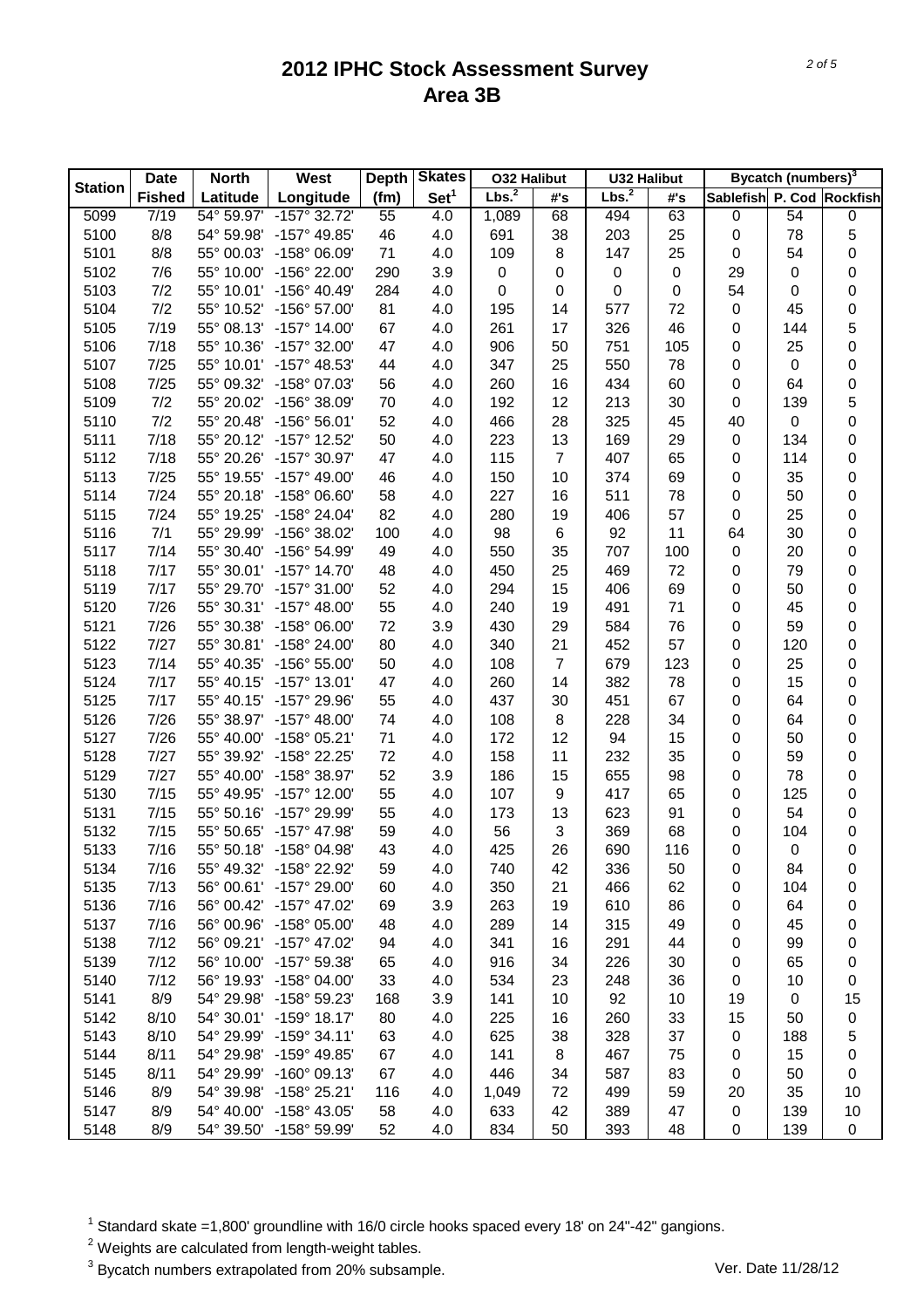| <b>Station</b> | <b>Date</b>   | <b>North</b>             | West                                           | <b>Depth</b> |     | <b>032 Halibut</b> |                  | <b>U32 Halibut</b> |                |                           | Bycatch (numbers) <sup>3</sup> |             |
|----------------|---------------|--------------------------|------------------------------------------------|--------------|-----|--------------------|------------------|--------------------|----------------|---------------------------|--------------------------------|-------------|
|                | <b>Fished</b> | Latitude                 | Longitude                                      | (fm)         |     | Lbs. <sup>2</sup>  | #'s              | Lbs. <sup>2</sup>  | #'s            | Sablefish P. Cod Rockfish |                                |             |
| 5149           | 8/10          | 54° 39.52'               | -159° 16.95'                                   | 42           | 4.0 | 404                | 22               | 668                | 89             | $\pmb{0}$                 | 40                             | 5           |
| 5150           | 8/10          | 54° 40.62'               | -159° 34.05'                                   | 29           | 4.0 | 691                | 32               | 354                | 47             | $\pmb{0}$                 | 50                             | 10          |
| 5151           | 8/12          | 54° 39.98'               | -159° 52.02'                                   | 42           | 4.0 | 702                | 35               | 471                | 59             | 0                         | 54                             | 0           |
| 5152           | 8/11          | 54° 39.70'               | -160° 09.03'                                   | 51           | 4.0 | 817                | 52               | 457                | 62             | $\pmb{0}$                 | 79                             | $\pmb{0}$   |
| 5153           | 8/8           | 54° 49.99'               | -158° 07.05'                                   | 56           | 4.0 | 449                | 30               | 425                | 63             | $\pmb{0}$                 | 59                             | 5           |
| 5154           | 8/7           | 54° 50.53'               | $-158^{\circ}$ 25.01'                          | 109          | 4.0 | 346                | 22               | 200                | 24             | 74                        | $\pmb{0}$                      | 0           |
| 5155           | 8/7           | 54° 50.00'               | -158° 42.90'                                   | 54           | 3.9 | 661                | 30               | 300                | 45             | $\pmb{0}$                 | 103                            | 0           |
| 5156           | 8/6           | 54° 49.99'               | -158° 59.99'                                   | 41           | 3.9 | 115                | 8                | 248                | 46             | 0                         | 34                             | 0           |
| 5157           | 8/12          | 54° 50.75'               | -159° 51.98'                                   | 31           | 4.0 | $\pmb{0}$          | $\boldsymbol{0}$ | 167                | 34             | $\pmb{0}$                 | 120                            | 0           |
| 5158           | 8/12          | 54° 50.00'               | $-160^{\circ}$ 08.08'                          | 38           | 4.0 | 95                 | $\overline{7}$   | 230                | 34             | $\pmb{0}$                 | 64                             | 0           |
| 5159           | 8/13          | 54° 50.02'               | $-160^{\circ}$ 26.19'                          | 47           | 4.0 | 323                | 23               | 345                | 45             | $\pmb{0}$                 | 59                             | 0           |
| 5160           | 8/7           | 55° 00.02'               | -158° 23.96'                                   | 111          | 4.0 | 290                | 18               | 82                 | 9              | 94                        | $\pmb{0}$                      | 0           |
| 5161           | 8/7           | 55° 00.04'               | -158° 43.00'                                   | 69           | 4.0 | 577                | 40               | 557                | 77             | $\pmb{0}$                 | 74                             | 0           |
| 5162           | 8/6           | 55° 00.00'               | -158° 58.98'                                   | 47           | 4.0 | 275                | 16               | 487                | 79             | 0                         | 5                              | 0           |
| 5163           | 8/6           | 54° 59.51'               | -159° 15.62'                                   | 27           | 4.0 | 255                | 12               | 127                | 20             | 0                         | 72                             | 0           |
| 5164           | 8/13          | 54° 59.98'               | -160° 25.73'                                   | 53           | 4.0 | 355                | 27               | 601                | 82             | $\pmb{0}$                 | 25                             | 0           |
| 5165           | 8/13          | 55° 00.00'               | $-160^{\circ}$ 45.14'                          | 50           | 3.9 | 549                | 32               | 614                | 89             | $\pmb{0}$                 | 5                              | 0           |
| 5166           | 7/24          | 55° 09.58'               | -158° 23.99'                                   | 101          | 4.0 | 176                | 12               | 223                | 26             | 20                        | 0                              | 0           |
| 5167           | 8/1           | 55° 10.18'               | -158° 42.01'                                   | 111          | 4.0 | 158                | 10               | 43                 | 5              | 15                        | 0                              | 0           |
| 5168           | 8/1           | 55° 10.15'               | -158° 59.00'                                   | 80           | 4.0 | 859                | 53               | 348                | 43             | $\pmb{0}$                 | 54                             | 0           |
| 5169           | 7/30          | 55° 10.01'               | $-159^{\circ}$ 17.27'                          | 40           | 4.0 | 708                | 35               | 498                | 71             | 0                         | 5                              | 0           |
| 5170           | 8/1           | 55° 20.00'               | -158° 42.09'                                   | 100          | 4.0 | 103                | 5                | 36                 | 5              | 0                         | 35                             | 0           |
| 5171           | 7/31          | 55° 20.36'               | -158° 59.13'                                   | 100          | 4.0 | 264                | 18               | 8                  | $\overline{c}$ | 5                         | 10                             | 0           |
| 5172           | 7/31          | 55° 20.00'               | -159° 15.22'                                   | 98           | 4.0 | 268                | 15               | 60                 | $\overline{7}$ | 0                         | 10                             | 0           |
| 5173           | 7/30          | 55° 19.35'               | -159° 34.02'                                   | 78           | 4.0 | 452                | 33               | 358                | 46             | 0                         | 15                             | 0           |
| 5174           | 7/30          | 55° 20.84'               | -159° 52.07'                                   | 42           | 4.0 | 265                | 14               | 566                | 91             | 0                         | 20                             | 0           |
| 5175           | 7/27          | 55° 30.00'               | -158° 42.55'                                   | 88           | 4.0 | 239                | 13               | 71                 | 8              | 5                         | 5                              | 0           |
| 5176           | 7/31          | 55° 30.02'               | $-159^{\circ}$ 00.19'                          | 63           | 4.0 | 163                | 13               | 545                | 78             | 0                         | 50                             | 0           |
| 5177           | 7/31          | 55° 29.99'               | -159° 17.03'                                   | 66           | 4.0 | 508                | 30               | 661                | 89             | 0                         | 40                             | 0           |
| 5178           | 7/29          | 55° 30.00'               | $-159°35.12'$                                  | 92           | 4.0 | 570                | 32               | 338                | 41             | 0                         | 40                             | 0           |
| 5179           | 7/29          | 55° 29.99'               | -159° 50.84'                                   | 92           | 4.0 | 831                | 47               | 420                | 52             | 0                         | 89                             | 0           |
| 5181           | 7/28          | 55° 40.00'               | $-158^{\circ} 58.69'$                          | 84           | 4.0 | 624                | 29               | 267                | 32             | 0                         | 25                             | 0           |
| 5182           | 7/28          | 55° 40.00'               | -159° 17.31'                                   | 58           | 4.0 | 657                | 33               | 366                | 57             | 0                         | 20                             | 0           |
| 5183           | 7/28          | 55° 40.27'               | -159° 52.00'                                   | 70           | 4.0 | 957                | 52               | 387                | 50             | 0                         | 99                             | $\pmb{0}$   |
| 5184           | 7/28          | 55° 49.15'               | $-158^{\circ} 59.01'$                          | 70           | 4.0 | 950                | 53               | 784                | 106            | $\pmb{0}$                 | 45                             | $\mathsf 0$ |
| 5185           | 7/28          | 55° 50.00'               | $-159^{\circ}$ 16.25'                          | 38           | 4.0 | 229                | 12               | 298                | 45             | 0                         | 59                             | 0           |
| 5186           | 8/5           | 54° 00.00'               | -163° 15.06'                                   | 46           | 4.0 | 247                | 17               | 257                | 34             | 0                         | 70                             | 5           |
| 5187           | 8/5           | 54° 00.00'               | -163° 31.02'                                   | 56           | 4.0 | 33                 | $\overline{c}$   | 192                | 30             | 0                         | 84                             | 0           |
| 5188           | 8/21          | 54° 00.58'               | $-163^{\circ}$ 49.00'                          | 51           | 4.0 | 47                 | 4                | 80                 | 9              | 0                         | 40                             | 0           |
| 5189           | 8/7           | 54° 10.61'               | $-161^{\circ}$ 34.00'                          | 73           | 4.0 | 90                 | 6                | 172                | 26             | 50                        | 10                             | 0           |
| 5190           | 8/6           | 54° 10.00'               | $-161^{\circ} 50.16'$                          | 45           | 3.9 | 875                | 57               | 559                | 67             | $\pmb{0}$                 | 49                             | 5           |
| 5191           | 8/6           | 54° 10.61'               | -162° 07.99'                                   | 45           | 4.0 | 774                | 44               | 384                | 45             | 0                         | 74                             | 10          |
| 5192           | 8/6           | 54° 10.00'               | $-162^{\circ}$ 24.06'                          | 101          | 4.0 | 50                 | 4                | 220                | 28             | 55                        | 20                             |             |
|                |               |                          |                                                |              |     |                    |                  |                    |                |                           |                                | 10          |
| 5193           | 8/21          | 54° 09.98'<br>54° 20.00' | $-163^{\circ} 50.00'$<br>$-160^{\circ}$ 06.99' | 49           | 4.0 | 115                | 8                | 348                | 50             | 0                         | 25                             | 0           |
| 5194           | 8/8           |                          |                                                | 185          | 3.9 | 13                 | 1                | 26                 | 3              | 25                        | 0                              | 0           |
| 5195           | 8/8           | 54° 20.01'               | -160° 27.05'                                   | 68           | 4.0 | 393                | 23               | 353                | 51             | 5                         | 50                             | 0           |
| 5196           | 8/8           | 54° 20.00'               | $-160^{\circ}$ 44.07'                          | 58           | 4.0 | 344                | 25               | 358                | 44             | 0                         | 69                             | 15          |
| 5197           | 8/10          | 54° 19.42'               | $-161^{\circ}$ 00.00'                          | 74           | 4.0 | 101                | $\overline{7}$   | 139                | 19             | 0                         | 69                             | 0           |
| 5198           | 8/7           | 54° 20.02'               | $-161^{\circ}$ 17.18'                          | 59           | 4.1 | 505                | 32               | 425                | 56             | 0                         | 71                             | 0           |
| 5199           | 8/7           | 54° 19.98'               | -161° 33.99'                                   | 80           | 4.0 | 363                | 25               | 233                | 30             | 20                        | 40                             | 0           |

 $1$  Standard skate =1,800' groundline with 16/0 circle hooks spaced every 18' on 24"-42" gangions.

 $2$  Weights are calculated from length-weight tables.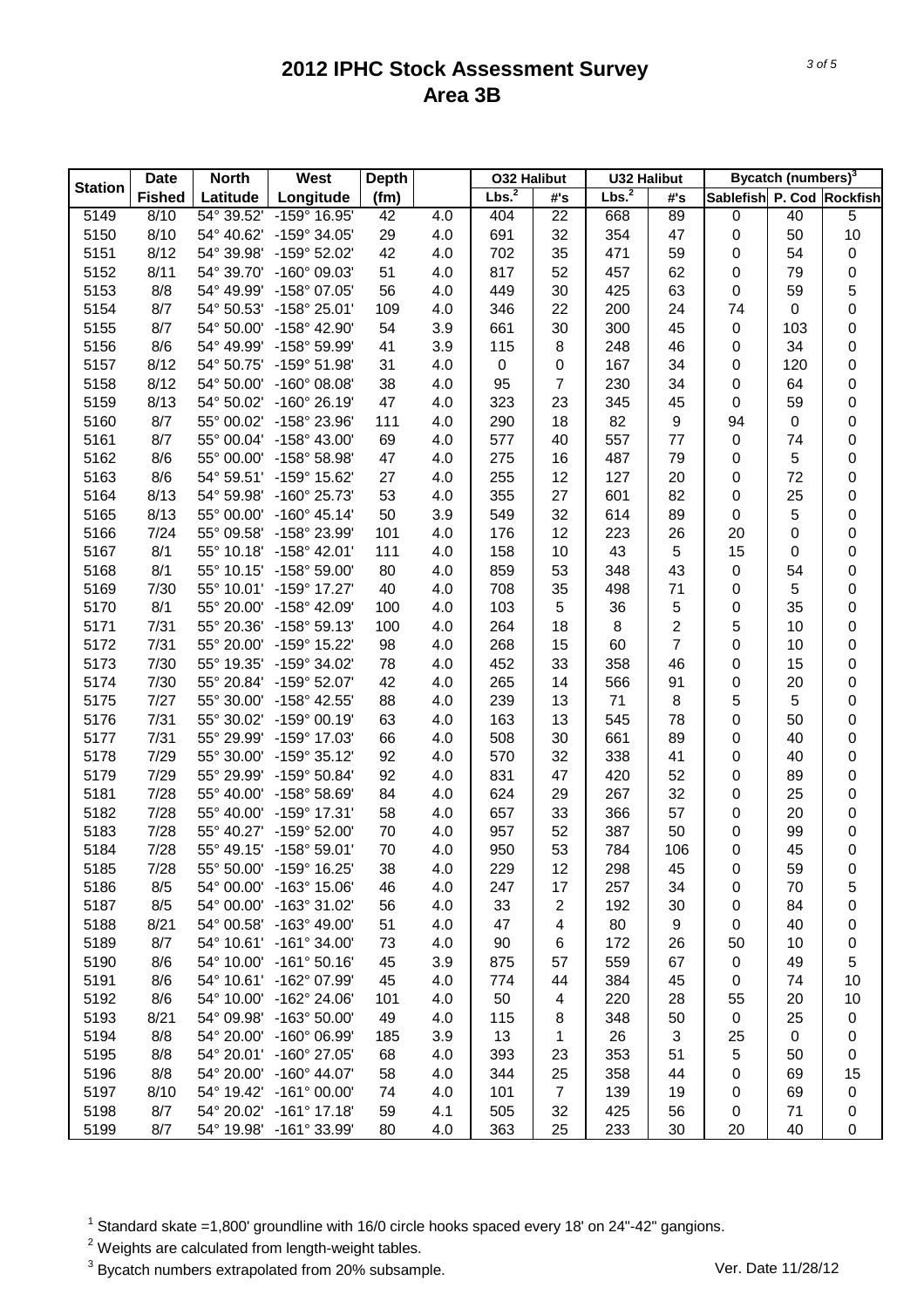|                | <b>Date</b>   | <b>North</b> | West                    | <b>Depth</b> | <b>Skates</b>    | <b>032 Halibut</b> |                  | <b>U32 Halibut</b> |           |                           | Bycatch (numbers) <sup>3</sup> |    |
|----------------|---------------|--------------|-------------------------|--------------|------------------|--------------------|------------------|--------------------|-----------|---------------------------|--------------------------------|----|
| <b>Station</b> | <b>Fished</b> | Latitude     | Longitude               | (fm)         | Set <sup>1</sup> | Lbs. <sup>2</sup>  | #'s              | Lbs. <sup>2</sup>  | #'s       | Sablefish P. Cod Rockfish |                                |    |
| 5200           | 8/17          | 54° 19.94'   | $-161°51.00'$           | 40           | 4.0              | 765                | 44               | 597                | 78        | $\pmb{0}$                 | 65                             | 0  |
| 5201           | 8/18          | 54° 19.37'   | -162° 08.99'            | 32           | 3.9              | 635                | 22               | 351                | 52        | $\pmb{0}$                 | 24                             | 0  |
| 5202           | 8/20          | 54° 19.41'   | $-163^{\circ}$ 16.98'   | 29           | 3.9              | 219                | 14               | 198                | 24        | 0                         | 29                             | 0  |
| 5203           | 8/20          | 54° 19.99'   | $-163^{\circ}$ 34.00'   | 60           | 3.9              | 195                | 13               | 505                | 68        | $\pmb{0}$                 | 49                             | 0  |
| 5204           | 8/21          | 54° 20.56'   | $-163^{\circ} 51.01'$   | 62           | 4.0              | 171                | 13               | 499                | 74        | $\pmb{0}$                 | 5                              | 0  |
| 5205           | 8/22          | 54° 20.00'   | $-164^{\circ}$ 07.96'   | 52           | 3.9              | 50                 | 3                | 351                | 52        | $\pmb{0}$                 | 29                             | 0  |
| 5206           | 8/9           | 54° 29.98'   | $-160^{\circ}$ 26.13'   | 81           | 3.9              | 243                | 16               | 279                | 35        | 10                        | 54                             | 0  |
| 5207           | 8/9           | 54° 29.99'   | $-160^{\circ}$ 42.02'   | 77           | 4.0              | 112                | 6                | 83                 | 10        | 10                        | 10                             | 0  |
| 5208           | 8/10          | 54° 30.65'   | $-161^{\circ}$ 00.00'   | 72           | 4.1              | 304                | 21               | 384                | 52        | $\sqrt{5}$                | 51                             | 0  |
| 5209           | 8/10          | 54° 30.00'   | $-161^{\circ}$ 18.07'   | 65           | 4.0              | 165                | $\boldsymbol{9}$ | 241                | 37        | $\pmb{0}$                 | 45                             | 0  |
| 5210           | 8/17          | 54° 30.01'   | -161° 35.99'            | 38           | 4.0              | 234                | 12               | 323                | 47        | $\pmb{0}$                 | 35                             | 0  |
| 5211           | 8/17          | 54° 30.00'   | $-161^{\circ}$ 52.00'   | 77           | 4.0              | 375                | 25               | 438                | 52        | 0                         | 20                             | 0  |
| 5212           | 8/18          | 54° 30.53'   | -162° 08.99'            | 77           | 4.0              | 222                | 14               | 198                | 25        | 0                         | 85                             | 0  |
| 5213           | 8/18          | 54° 29.34'   | $-162^{\circ} 26.00'$   | 78           | 3.9              | 860                | 52               | 468                | 59        | 0                         | 19                             | 0  |
| 5214           | 8/20          | 54° 30.55'   | $-163^{\circ}$ 18.00'   | 43           | 4.0              | 375                | 23               | 419                | 59        | 0                         | 50                             | 0  |
| 5215           | 8/20          | 54° 29.94'   | $-163^{\circ}35.00'$    | 53           | 3.9              | 95                 | $\overline{7}$   | 422                | 63        | 0                         | 25                             | 0  |
| 5216           | 8/22          | 54° 30.50'   | $-163^{\circ} 53.00'$   | 46           | 4.0              | 394                | 24               | 351                | 52        | $\pmb{0}$                 | 30                             | 0  |
| 5217           | 8/21          |              | 54° 30.01' -164° 11.07' | 53           | 4.0              | 206                | 14               | 301                | 41        | $\pmb{0}$                 | 45                             | 0  |
| 5218           | 8/9           | 54° 39.40'   | $-160^{\circ}$ 26.00'   | 57           | 4.0              | 533                | 33               | 306                | 40        | 0                         | 20                             | 0  |
| 5219           | 8/12          | 54° 40.00'   | $-160^{\circ}$ 43.03'   | 52           | 4.1              | 562                | 32               | 241                | 33        | 0                         | 71                             | 0  |
| 5220           | 8/12          | 54° 40.00'   | $-161^{\circ}$ 01.09'   | 50           | 4.0              | 355                | 17               | 263                | 36        | 0                         | 45                             | 0  |
| 5221           | 8/11          | 54° 40.57'   | $-161^{\circ}$ 18.00'   | 68           | 3.9              | 161                | 10               | 235                | 34        | 0                         | 68                             | 0  |
| 5222           | 8/16          | 54° 39.99'   | $-161^{\circ}$ 36.05'   | 31           | 4.0              | 180                | $\overline{7}$   | 383                | 60        | $\pmb{0}$                 | 15                             | 0  |
| 5223           | 8/16          | 54° 39.99'   | $-161^{\circ} 51.96'$   | 41           | 4.0              | 169                | $\overline{7}$   | 209                | 29        | 0                         | 30                             | 15 |
| 5224           | 8/19          | 54° 40.00'   | $-162^{\circ}$ 44.00'   | 47           | 4.0              | 53                 | 4                | 152                | 25        | 0                         | 10                             | 0  |
| 5225           | 8/12          | 54° 50.54'   | $-160^{\circ}$ 43.51'   | 53           | 3.9              | 181                | 14               | 464                | 74        | 0                         | 25                             | 0  |
| 5226           | 8/11          | 54° 50.61'   | $-161^{\circ}$ 01.00'   | 53           | 4.0              | 508                | 26               | 350                | 52        | 0                         | 45                             | 0  |
| 5227           | 8/11          | 54° 50.04'   | $-161^{\circ}$ 18.00'   | 56           | 4.0              | 150                | $\overline{7}$   | 149                | 24        | 0                         | 10                             | 0  |
| 5228           | 8/16          | 54° 49.99'   | $-161^{\circ}$ 36.01'   | 44           | 4.0              | 156                | 8                | 160                | 25        | 0                         | 80                             | 0  |
| 5229           | 8/19          | 54° 50.60'   | $-162^{\circ}$ 45.00'   | 29           | 4.0              | 238                | 11               | 210                | 28        | 0                         | 35                             | 0  |
| 5230           | 8/19          | 54° 49.99'   | $-163^{\circ}$ 01.93'   | 41           | 4.0              | 829                | 54               | 555                | 73        | 0                         | 35                             |    |
| 5231           | 8/15          | 55° 00.00'   | $-161^{\circ}$ 02.20'   | 60           | 4.0              | 380                | 20               | 254                | 33        | 0                         |                                | 0  |
| 5232           |               | 55° 00.00'   | -161° 17.93'            | 55           |                  |                    | 10               |                    |           |                           | 0                              | 0  |
|                | 8/15          |              |                         |              | 4.0              | 202                |                  | 282                | 42        | 0                         | 0                              | 5  |
| 5233           | 8/15          | 55° 10.50'   | $-161°01.44'$           | 66           | 4.0              | 286                | 15<br>13         | 281                | 40        | 0                         | 20                             | 0  |
| 5234           | 7/6           | 55° 20.00'   | $-156^{\circ}$ 03.91'   | 156          | 4.0              | 208                |                  | $\pmb{0}$          | $\pmb{0}$ | 104                       | $\pmb{0}$                      | 10 |
| 5235           | 7/6           | 55° 19.88'   | $-156^{\circ}$ 21.01'   | 97           | 4.0              | 593                | 40               | 455                | 53        | 15                        | 40                             | 0  |
| 5236           | 7/3           | 55° 30.01'   | $-155^{\circ}$ 45.00'   | 121          | 4.0              | 76                 | 5                | 123                | 16        | $\pmb{0}$                 | 40                             | 10 |
| 5237           | 7/3           | 55° 30.02'   | $-156^{\circ}$ 04.15'   | 113          | 4.0              | 108                | 7                | 153                | 25        | 15                        | 45                             | 0  |
| 5238           | 7/1           |              | 55° 30.64' -156° 20.01' | 122          | 4.0              | 130                | 7                | 43                 | 6         | 89                        | 0                              | 0  |
| 5239           | 7/5           | 55° 40.63'   | -155° 25.99'            | 92           | 4.0              | 68                 | 5                | 313                | 44        | 0                         | 79                             | 0  |
| 5240           | 7/3           |              | 55° 39.31' -155° 44.00' | 75           | 4.0              | 271                | 21               | 303                | 41        | 0                         | 158                            | 0  |
| 5241           | 7/3           | 55° 39.98'   | $-156^{\circ}$ 02.02'   | 128          | 3.9              | 129                | 9                | 62                 | 7         | 69                        | 29                             | 0  |
| 5242           | 7/1           |              | 55° 40.11' -156° 19.00' | 142          | 4.0              | 220                | 14               | 63                 | 8         | 20                        | 15                             | 0  |
| 5243           | 7/1           | 55° 39.48'   | $-156^{\circ}$ 36.98'   | 134          | 4.0              | 121                | 8                | 34                 | 4         | 45                        | 5                              | 0  |
| 5244           | 7/5           | 55° 50.00'   | $-155^{\circ}$ 05.94'   | 68           | 4.0              | 570                | 38               | 642                | 88        | 0                         | 30                             | 0  |
| 5245           | 7/5           | 55° 49.99'   | $-155^{\circ}$ 26.07'   | 23           | 4.0              | 16                 | 1                | 176                | 30        | 0                         | 129                            | 0  |
| 5246           | 7/4           | 55° 49.85'   | -156° 00.99'            | 58           | 3.9              | 973                | 69               | 775                | 97        | 0                         | 49                             | 0  |
| 5247           | 6/30          | 55° 49.98'   | -156° 20.29'            | 135          | 4.0              | 177                | 10               | 6                  | 1         | 35                        | 10                             | 0  |
| 5248           | 6/30          | 55° 49.99'   | $-156^{\circ}$ 36.16'   | 126          | 4.0              | 141                | 8                | 72                 | 9         | 25                        | 10                             | 0  |
| 5249           | 7/14          | 55° 50.80'   | -156° 53.98'            | 80           | 4.0              | 214                | 17               | 432                | 60        | $\mathbf 0$               | 74                             | 0  |

 $1$  Standard skate =1,800' groundline with 16/0 circle hooks spaced every 18' on 24"-42" gangions.

 $2$  Weights are calculated from length-weight tables.